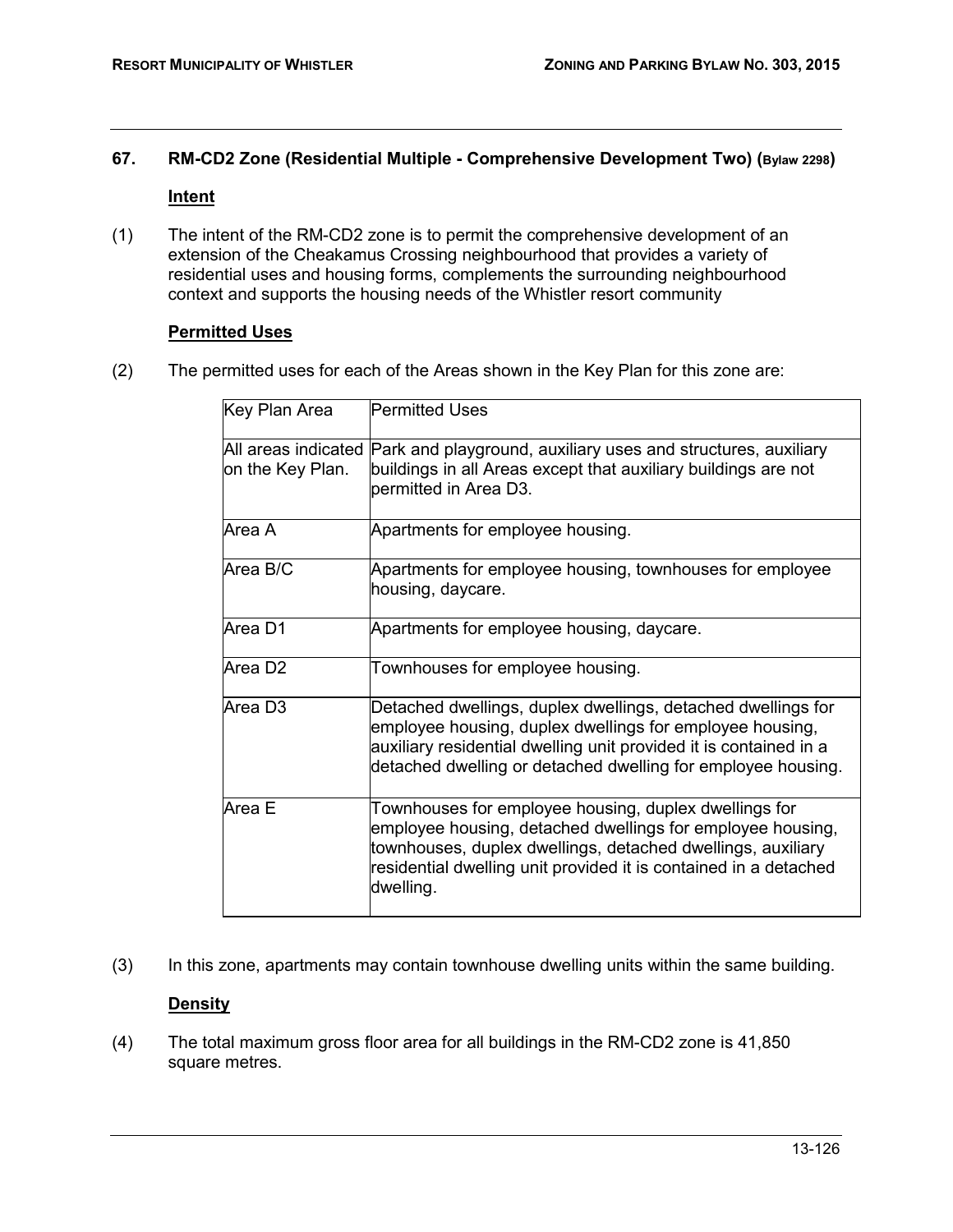(5) The total maximum gross floor area for all buildings within each of the Areas shown in the Key Plan for this zone is the lesser of the maximum gross floor area or the maximum floor space ratio specified for each Area:

| <b>Key Plan Area</b>   | <b>Maximum</b>       | <b>Maximum</b>                                                                                                                                                                                                                                                  |
|------------------------|----------------------|-----------------------------------------------------------------------------------------------------------------------------------------------------------------------------------------------------------------------------------------------------------------|
|                        | Gross Floor Area     | <b>Floor Space Ratio</b>                                                                                                                                                                                                                                        |
| Area A                 | 8,800 square metres  | 0.80                                                                                                                                                                                                                                                            |
| Area B/C               | 4,900 square metres  | 0.50 except for the purpose of<br>calculating the floor space ratio any<br>area located within a Streamside<br><b>Protection Enhancement Area as</b><br>defined under the BC Riparian Areas<br>Protection Regulation is excluded<br>from the total parcel area. |
| Area D1                | 6,150 square metres  | 0.60                                                                                                                                                                                                                                                            |
| Area D <sub>2</sub>    | 4,300 square metres  | 0.50                                                                                                                                                                                                                                                            |
| Area D <sub>3</sub>    | 5,250 square metres  | 0.3                                                                                                                                                                                                                                                             |
| Area E                 | 12,450 square metres | 0.17                                                                                                                                                                                                                                                            |
| <b>Total All Areas</b> | 41,850 square metres | N/A                                                                                                                                                                                                                                                             |

- (6) The maximum number of dwelling units in Area D3 is 23
- (7) The minimum parcel area for a detached dwelling is 500 square metres
- (8) The minimum parcel area for a duplex dwelling is 695 square metres.
- (9) The maximum gross floor area for a detached dwelling is 325 square metres or a floor space ratio of 0.35, whichever figure is lower.
- (10) The maximum gross floor area for an auxiliary residential dwelling unit contained in a detached dwelling is 90 square metres.
- (11) The maximum gross floor area for a duplex dwelling is 350 square metres or a floor space ratio of 0.4, whichever figure is lower.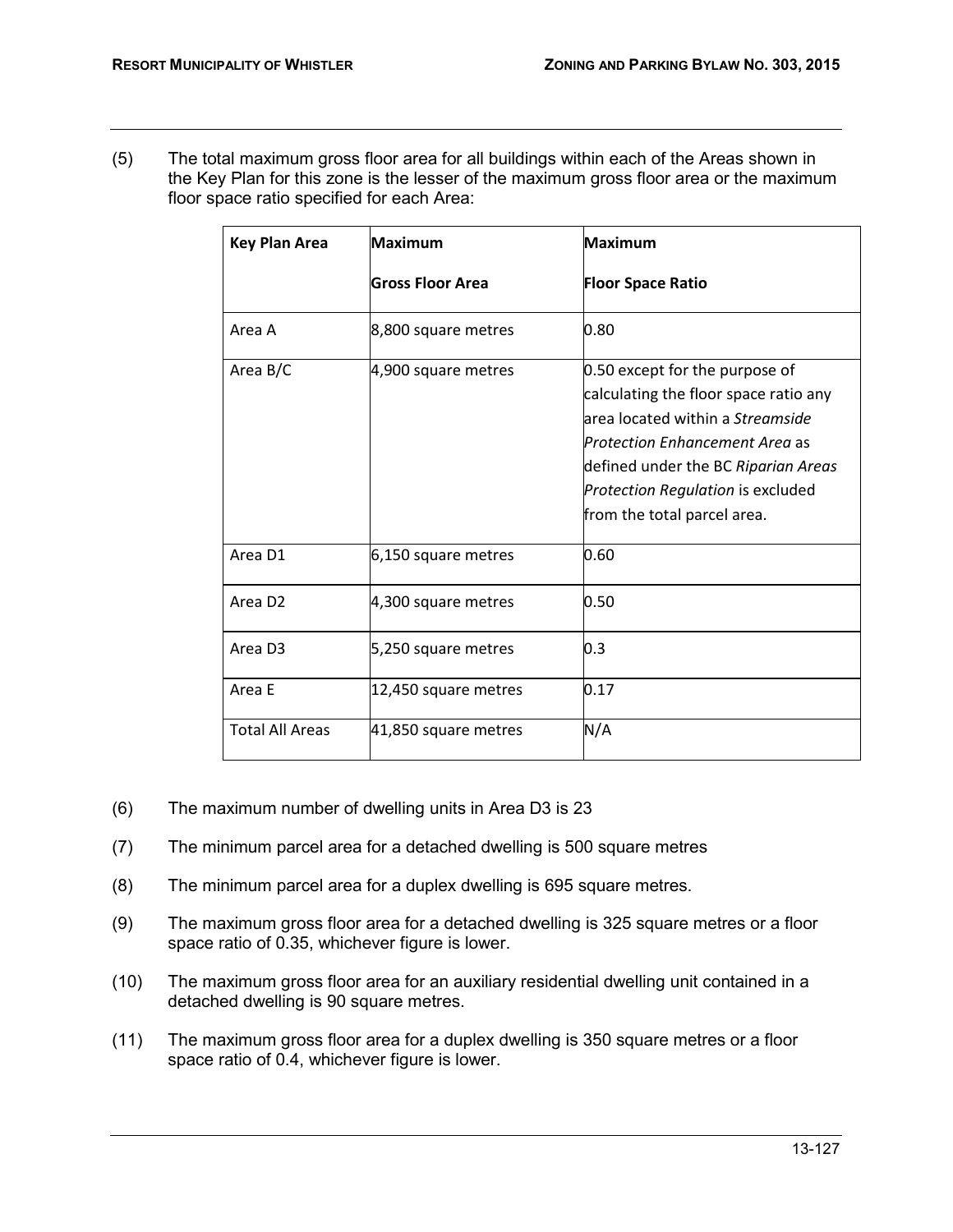- (12) The maximum gross floor area for a dwelling unit in a duplex dwelling is 175 square metres
- (13) The maximum gross floor area for an apartment dwelling unit in Area B/C is 100 square metres.
- (14) The maximum gross floor area for a townhouse dwelling unit in Area B/C is 175 square metres.
- (15) The maximum gross floor area for an apartment or a townhouse dwelling unit in Area D1 is 140 square metres.
- (16) The maximum gross floor area for a townhouse dwelling unit in Area D2 is 175 square metres.
- (17) The maximum gross floor area for a townhouse dwelling unit in Area E is 175 square metres.
- (18) The maximum permitted floor area for auxiliary parking use contained in a principal building is:

| <b>Use</b>         | Maximum enclosed parking area      |
|--------------------|------------------------------------|
| Detached dwellings | 55 square metres per dwelling unit |
| Duplex dwellings   | 50 square metres per dwelling unit |
| Townhouses         | 40 square metres per dwelling unit |

#### **Building Height**

(19) The maximum permitted height of a building for each Area shown in the Key Plan for this zone is the lesser of the maximum building height in metres and the maximum number of storeys in a building specified for each Area:

| <b>Key Plan Area</b> | <b>Maximum</b><br><b>Building Height</b> | Maximum<br><b>Number of Storeys</b>                                                                                                                                                                                           |
|----------------------|------------------------------------------|-------------------------------------------------------------------------------------------------------------------------------------------------------------------------------------------------------------------------------|
| Area A               | l13.7 metres                             | Four storeys where the fourth storey must<br>be stepped with a total step back area that<br>is no less than 20 percent of the total area<br>within the outside of the outermost walls<br>of the building at the ground floor. |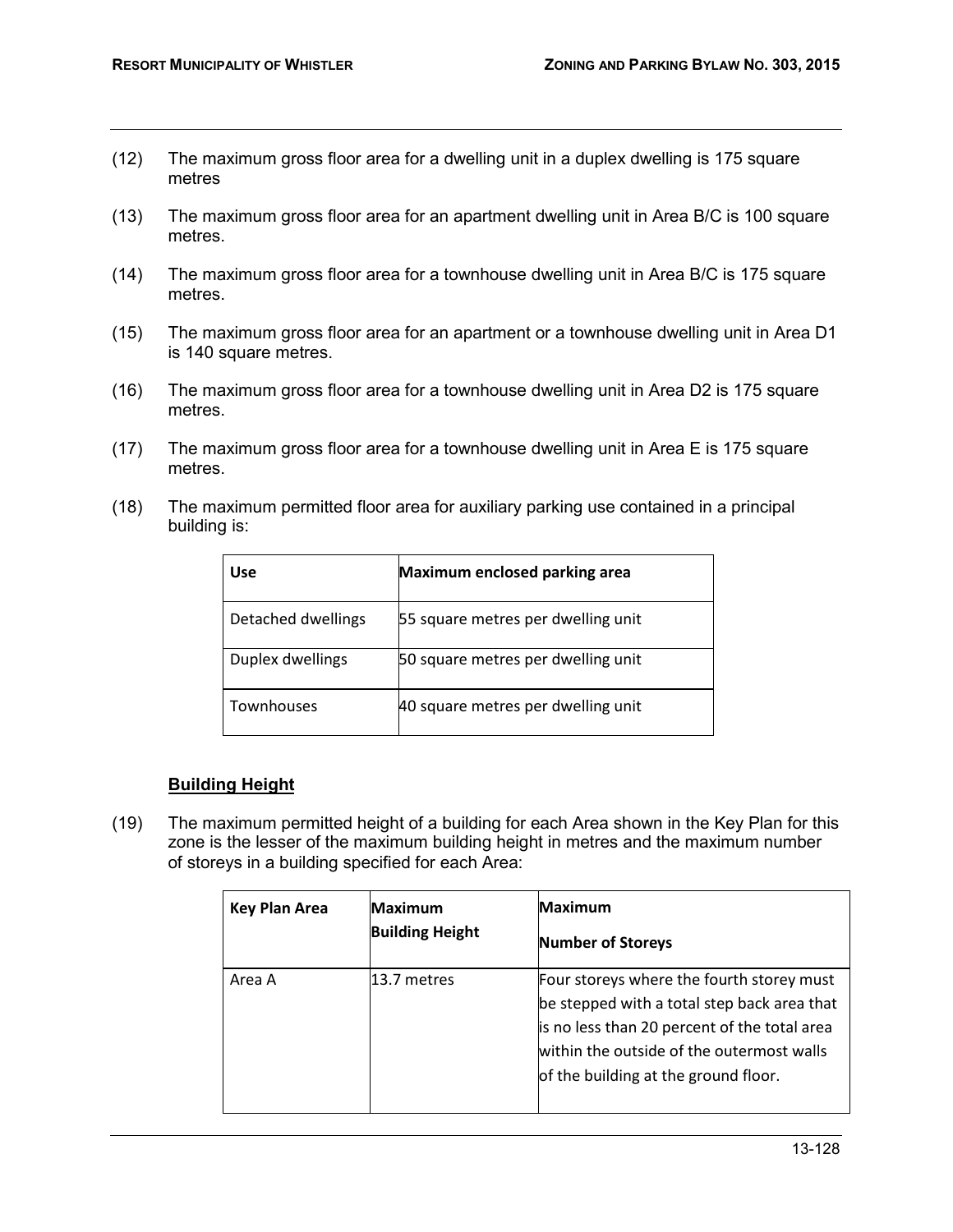| Area B/C            | 10.7 metres                                                                              | Three storeys.                                                                                                                                                                                                                |
|---------------------|------------------------------------------------------------------------------------------|-------------------------------------------------------------------------------------------------------------------------------------------------------------------------------------------------------------------------------|
| Area D1             | 13.7 metres                                                                              | Four storeys where the fourth storey must<br>be stepped with a total step back area that<br>is no less than 20 percent of the total area<br>within the outside of the outermost walls<br>of the building at the ground floor. |
| Area D <sub>2</sub> | l10.7 metres                                                                             | Three storeys.                                                                                                                                                                                                                |
| Area D <sub>3</sub> | 8.0 metres                                                                               | Three storeys.                                                                                                                                                                                                                |
| Area E              | 8.0 metres for<br>detached and duplex<br>dwellings and 10.7<br>metres for<br>townhouses. | Three storeys.                                                                                                                                                                                                                |

(20) Underground parking levels for apartments and townhouses are not counted as a storey.

#### **Site Coverage**

- (21) The maximum site coverage is 35 percent for detached dwellings, 35 percent for duplex dwellings and 20 percent for townhouses and apartments.
- (22) Any underground parking building or structure that is wholly located below surrounding grade is excluded from the determination of the projected area of all buildings and structures on the site for the calculation of site coverage..

#### **Minimum Frontages**

(23) The minimum parcel frontage for townhouse development is 20 metres and for detached dwellings and duplex dwellings is 18 metres. If Area D3 is subdivided in accordance with the plan shown in Schedule 1 then the minimum frontage does not apply.

#### **Setbacks and Siting**

(24) The minimum setbacks for any building or structure located within each Area shown on the Key Plan for the zone are:

| Key Plan Area | <b>Minimum Setbacks</b>         |
|---------------|---------------------------------|
| Area A        | 6.0 metres from any parcel line |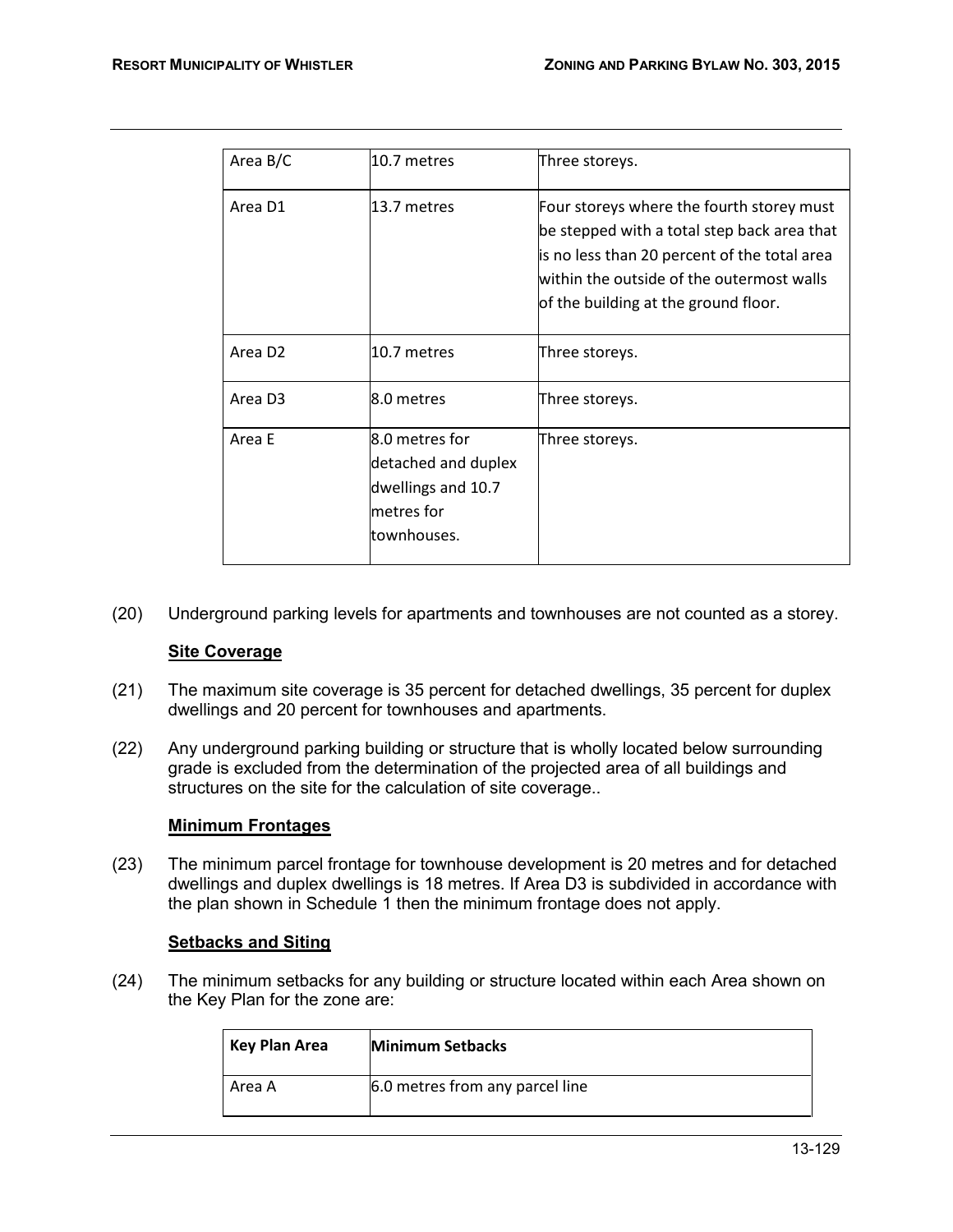| Area B/C            | 7.6 metres front setback                                   |
|---------------------|------------------------------------------------------------|
|                     | 12.0 metres rear setback                                   |
|                     | 6.0 metres side setback                                    |
| Area D1             | 7.6 metres front setback                                   |
|                     | 9.0 metres rear setback                                    |
|                     | 6.0 metres side setback                                    |
| Area D <sub>2</sub> | 7.6 metres front setback                                   |
|                     | 7.6 metres rear setback                                    |
|                     | 6.0 metres side setback except 7.6 metres side setback for |
|                     | property line between Area D2 and D3.                      |
| Area D <sub>3</sub> | 6.0 metres front setback                                   |
|                     | 6.0 metres rear setback                                    |
|                     | 6.0 metres from the 30 metre riparian assessment area      |
|                     | boundary shown on Schedule 1.                              |
|                     | 3.0 metres side setback                                    |
| Area E              | For detached dwellings and duplex dwellings the            |
|                     | setbacks are 6.0 metres for front and rear and 3.0         |
|                     | metres for side.                                           |
|                     | For townhouses the minimum setback is 6.0 metres from      |
|                     | any parcel line.                                           |
|                     |                                                            |

(25) The minimum permitted separation between any buildings in the RM2-CD2 zone is six metres.

## **Parking and Loading**

- (26) Off-street parking and loading spaces shall be provided and maintained in accordance with the regulations contained in Part 6 of this Bylaw.
- (27) For apartments, all required parking spaces must be provided within an underground parking structure connected to the apartment building, and no surface parking shall be provided except for short term convenience parking, and the maximum number of stalls for this purpose shall be 10 percent of the total number of dwelling units on the site.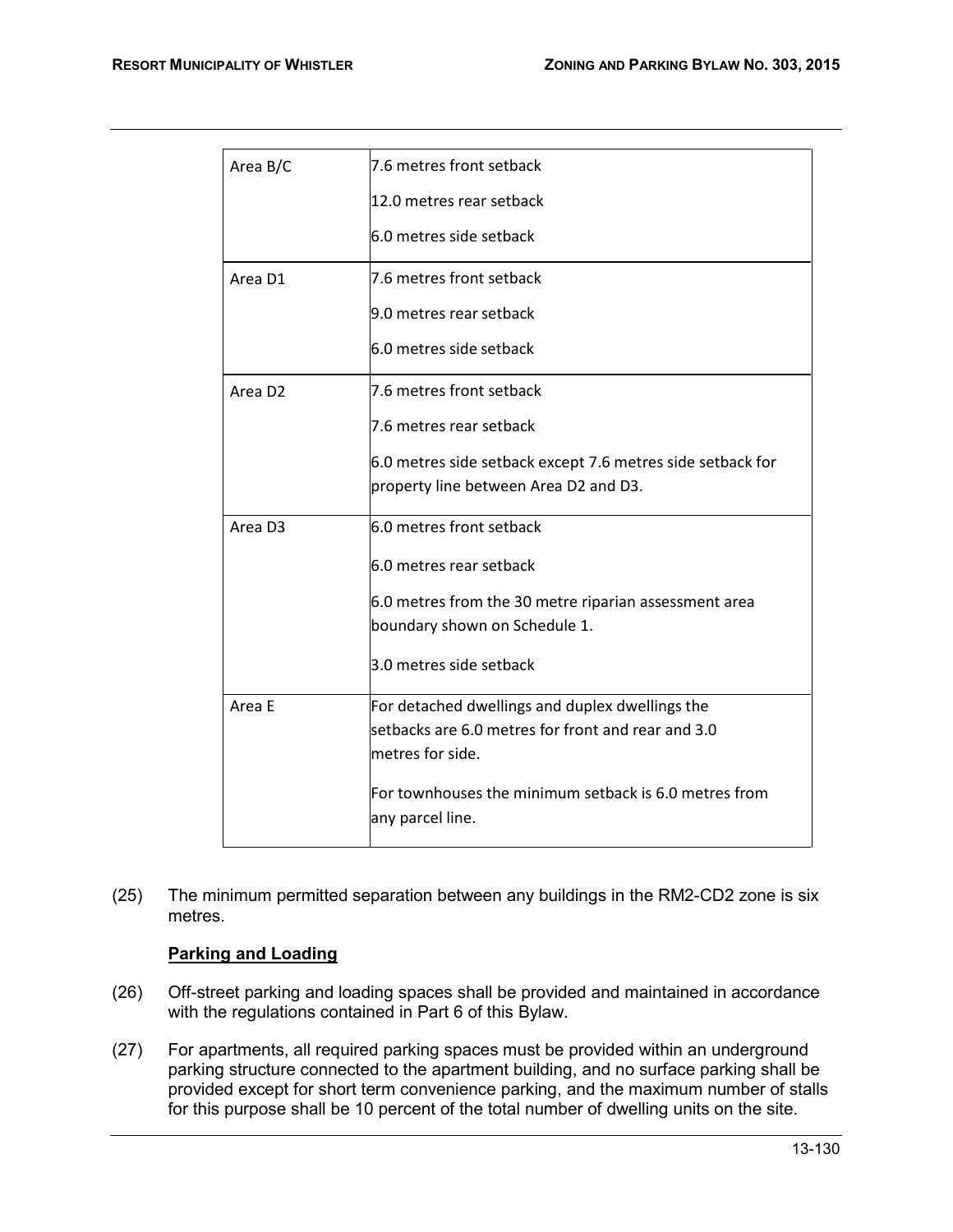#### **Other Regulations**

- (28) Except for the Permitted Uses specified in (3) for each Key Plan Area, all regulations in this zone that reference detached dwellings, duplex dwellings, townhouses and apartments apply equally to detached dwellings for employee housing, duplex dwellings for employee housing, townhouses for employee housing and apartments for employee housing.
- (29) Land within the RM-CD2 zone shall not be initially subdivided except in accordance with the Key Plan for this zone, subject to such minor adjustments in parcel boundaries as the approving officer may consider appropriate. No further subdivision of any Key Plan Area is permitted unless the Density regulations for that Area are made applicable to the individual parcels created, either by means of amendment of this Bylaw or by means of a covenant registered under s.219 of the Land Title Act, such that the Density limits set out in Sections (4) and (5) cannot be exceeded for each Area.
- (30) The maximum size of any apartment building in Area B/C or D1 is 3,500 square metres of gross floor area.
- (31) A landscape buffer shall be provided and maintained for Area D1 located between the Area boundary with Mount Fee Road and any building, within which at least 50 percent of the area is retained or naturalized forest landscape.
- (32) A landscape buffer shall be provided and maintained in the Area D2 side setback that is adjacent to Area D3 that is landscaped with a variety of conifers and deciduous trees reflective of the naturalized forest landscape.
- (33) Naturalized landscaping shall be provided and maintained within the front setback for Parcels B/C and D2 equal to a minimum of 30 percent of the setback area.
- (34) Any references to an Area in this zone relate to the Area as identified in the Key Plan for this zone.
- (35) Key Plan for the RM-CD2 Zone: